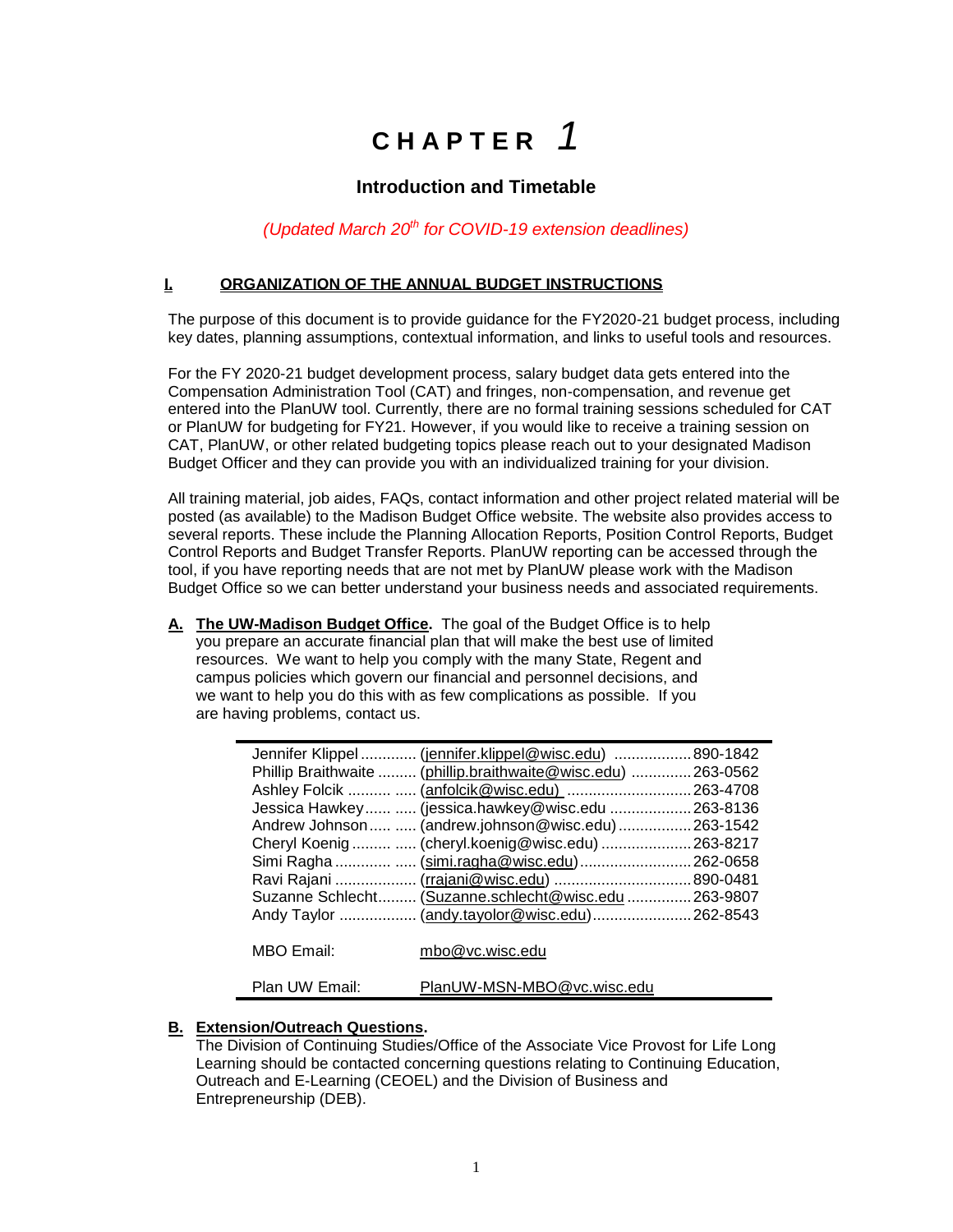| Hope Simon  (hope.simon@wisc.edu)  262-2394    |  |
|------------------------------------------------|--|
| Stephen Elmer (stephen.elmer@wisc.edu)265-4919 |  |

Questions regarding the Cooperative Extension budget process should be directed to:

Katharine Widlak .......... [\(katharine.widlak@wisc.edu\)](mailto:katharine.widlak@wisc.edu).................263-0758

#### **II. 2020-21 BUDGET DEVELOPMENT TIMETABLE**

- **A. Extension Budget Requests Due ................................................................................January 11**  Divisions involved in CEOEL and DEB programming submit 2020-21 budget changes to the Division of Continuing Studies/Office of the Provost for Life Long Learning.
- **B. Initialization of CAT Data..............................................................................................January 31** The Compensation Administration Tool will be initially updated with current salary data from HRS Job Data and Commitment Accounting including updates that have been entered with effective dates up to and including 7/1 of the next fiscal year.
- **C. Summer Session Budget Worksheets Due to DCS ...................................................February 1** All summer session budget units should complete their updates by this date. This includes the update of the university staff and academic staff provisional amounts and the updating of supply and expense and capital entries.
- **D. Review of UDDS Codes ................................................................................................March 2** All UDDS codes should be reviewed and any new codes established by this date. Extensive organizational changes should be completed as soon as possible.
- **E. PlanUW is Live for Non-Salary Budget Entry.............................................................March 2** Upon individual completion of end user training access to the production system will be provided.
- **F. Initial GPR Budget Planning Allocation Issued .........................................................March 9** The initial GPR budget planning allocation is based on decisions made to date.
- **G. Summer Session Targets Set………………………………………………………………March 16** MBO will email divisional summer session targets for 2020-21 to school/college budget officers and post those targets on the MBO website under the annual budget instruction chapters.
- **H. Continuing Education Extension Budget Level Issued ............................................March 16** On the basis of information provided by the Division of Continuing Studies/Office of the Associate Vice Provost for Life Long Learning, the Division of Cooperative Extension, and the Budget Office will issue planning allocations to reflect the approved budget levels for all Extension funds.
- **I. Fund 128, 131 and 136 Position Requests .................................................................April 1** Fund 128, Fund 131 and Fund 136 operations requiring additional FTE's should submit a request for new positions through the new FTE Request Form located on the MBO Website [\(https://mbo.wisc.edu/position-control-reports/\)](https://mbo.wisc.edu/position-control-reports/). Questions should be directed to Andrew Johnson [\(andrew.johnson@wisc.edu\)](mailto:andrew.johnson@wisc.edu).
- **J. Estimated Fund 136 (101) Revenue Report Due ........................................................April 1** Budget units that receive Form 22 should submit the required estimates to ensure that their budget level is adjusted for any projected revenue change.